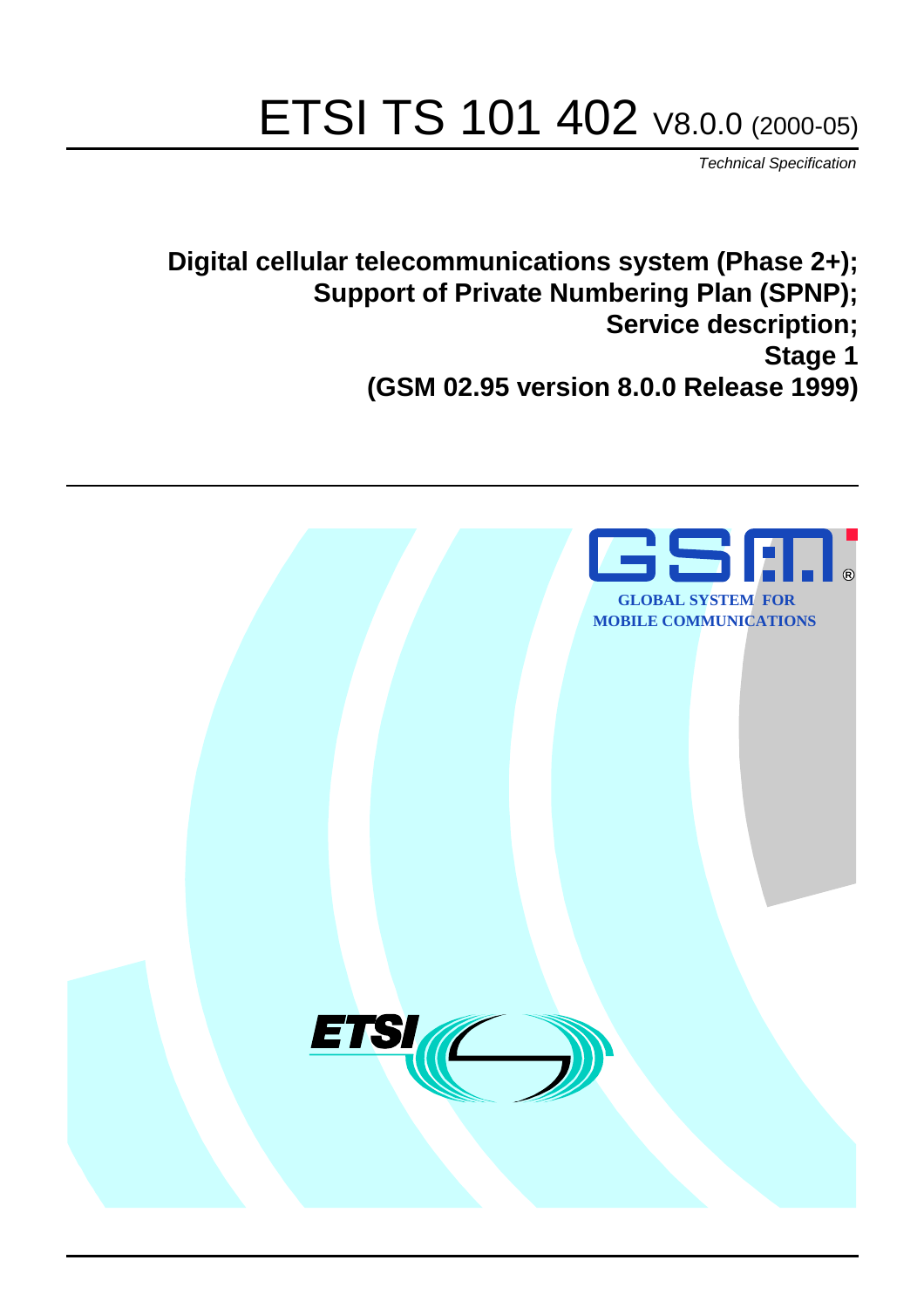Reference RTS/TSGS-010295Q8

Keywords

Digital cellular telecommunications system, Global System for Mobile communications (GSM)

#### **ETSI**

#### 650 Route des Lucioles F-06921 Sophia Antipolis Cedex - FRANCE

Tel.: +33 4 92 94 42 00 Fax: +33 4 93 65 47 16

Siret N° 348 623 562 00017 - NAF 742 C Association à but non lucratif enregistrée à la Sous-Préfecture de Grasse (06) N° 7803/88

**Important notice**

Individual copies of the present document can be downloaded from: [http://www.etsi.org](http://www.etsi.org/)

The present document may be made available in more than one electronic version or in print. In any case of existing or perceived difference in contents between such versions, the reference version is the Portable Document Format (PDF). In case of dispute, the reference shall be the printing on ETSI printers of the PDF version kept on a specific network drive within ETSI Secretariat.

Users of the present document should be aware that the document may be subject to revision or change of status. Information on the current status of this and other ETSI documents is available at [http://www.etsi.org/tb/status/](http://www.etsi.org/tb/status)

> If you find errors in the present document, send your comment to: <editor@etsi.fr>

#### **Copyright Notification**

No part may be reproduced except as authorized by written permission. The copyright and the foregoing restriction extend to reproduction in all media.

> © European Telecommunications Standards Institute 2000. All rights reserved.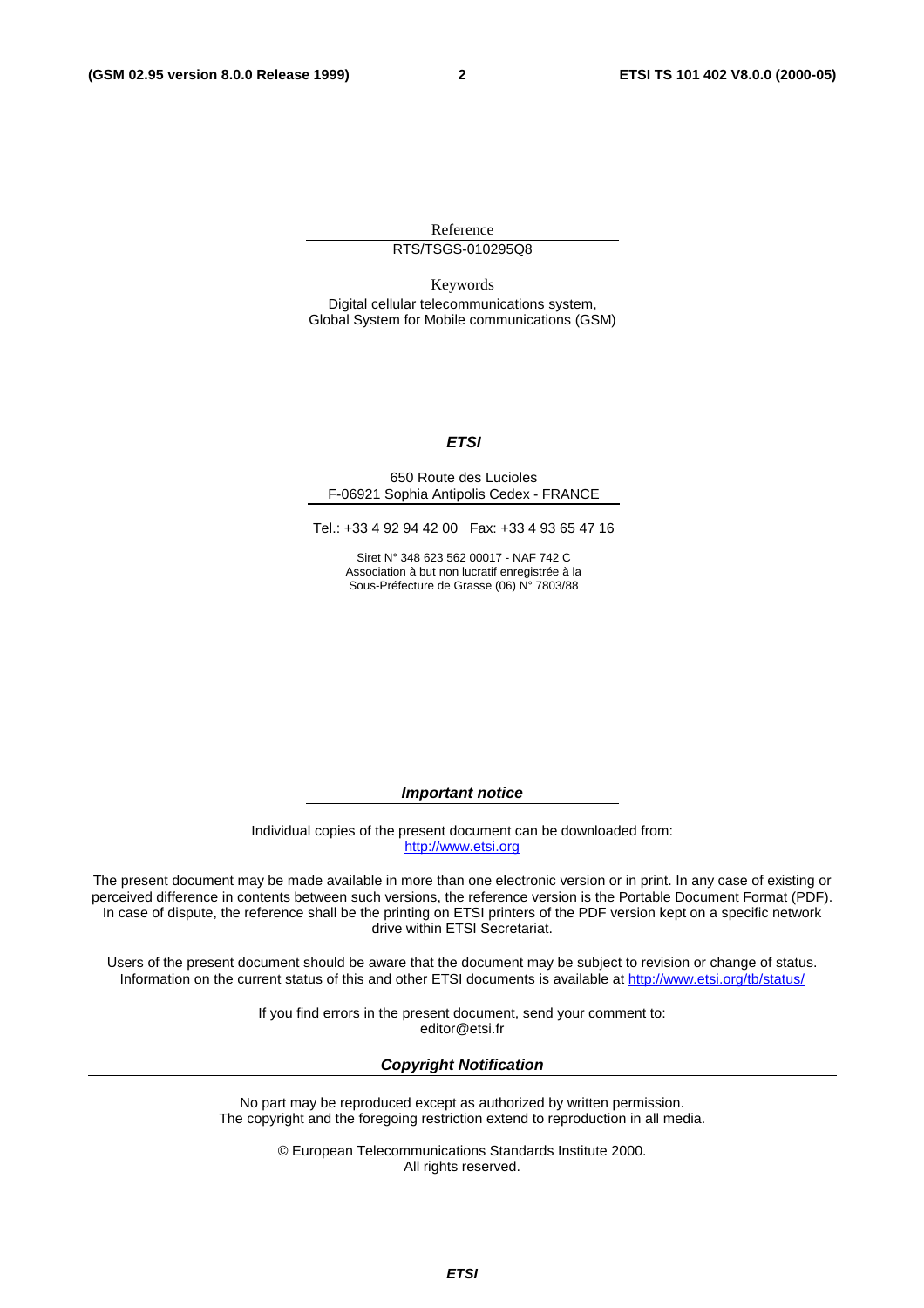#### ETSI TS 101 402 V8.0.0 (2000-05)

## Contents

| -1           |  |  |  |
|--------------|--|--|--|
| 2            |  |  |  |
| 3            |  |  |  |
| 3.1          |  |  |  |
| 3.2          |  |  |  |
| 4            |  |  |  |
| 5            |  |  |  |
| 5.1          |  |  |  |
| 5.1.1        |  |  |  |
| 5.1.2        |  |  |  |
| 5.2          |  |  |  |
| 5.3          |  |  |  |
| 5.4          |  |  |  |
| 5.5          |  |  |  |
| 5.6          |  |  |  |
| 5.7          |  |  |  |
| 5.8          |  |  |  |
| 5.9          |  |  |  |
| 6            |  |  |  |
| 6.1          |  |  |  |
| 6.1.1        |  |  |  |
| 6.1.2        |  |  |  |
| 6.2          |  |  |  |
|              |  |  |  |
| 7            |  |  |  |
| 7.1          |  |  |  |
| 7.2          |  |  |  |
| 8            |  |  |  |
| 9            |  |  |  |
| 10           |  |  |  |
| 10.1         |  |  |  |
| 10.2         |  |  |  |
| 10.3         |  |  |  |
| 10.4         |  |  |  |
| 10.5         |  |  |  |
| 10.6         |  |  |  |
|              |  |  |  |
| 10.7         |  |  |  |
|              |  |  |  |
| 10.8<br>10.9 |  |  |  |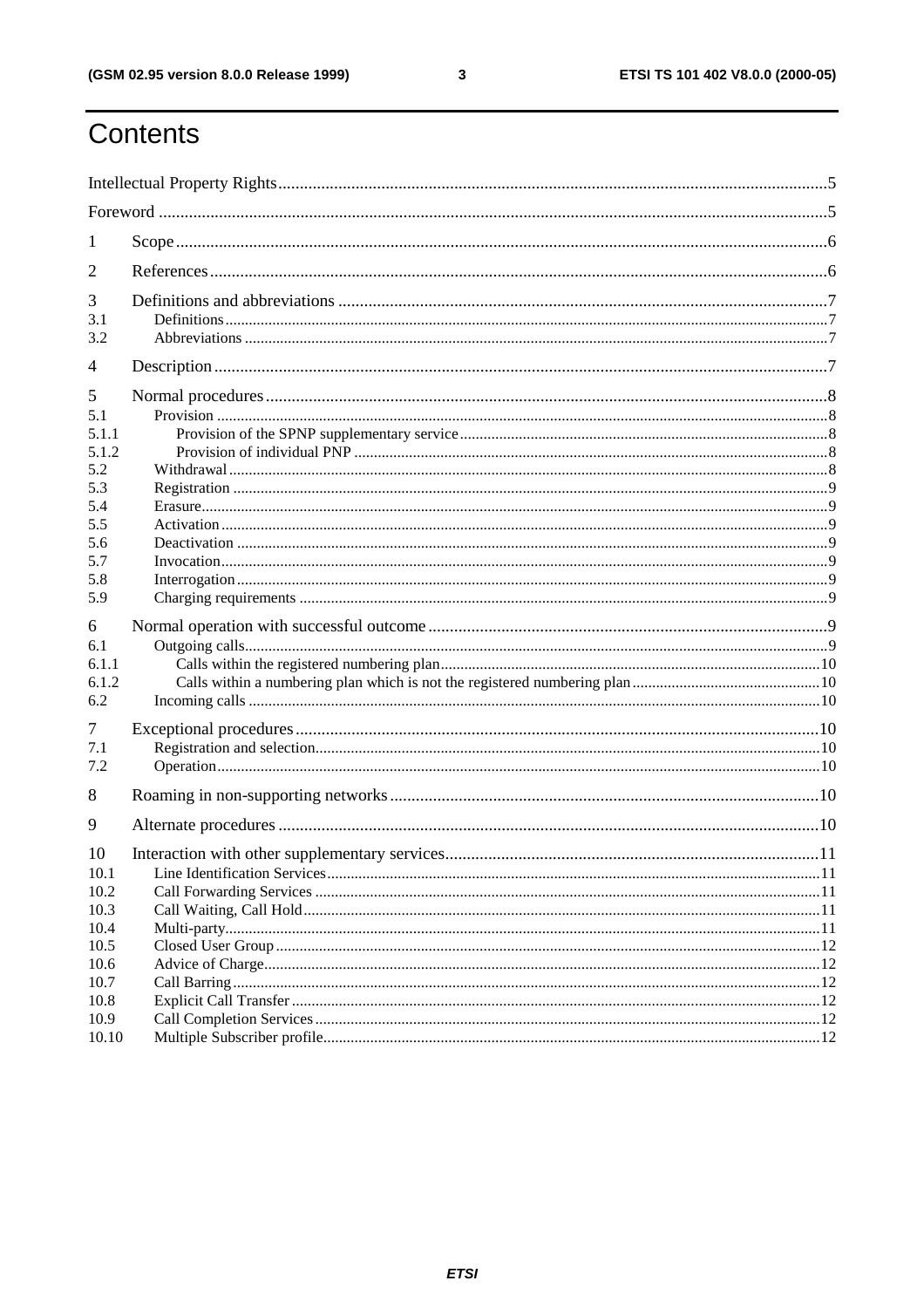| 12 |                               |                                                            |  |  |
|----|-------------------------------|------------------------------------------------------------|--|--|
|    | <b>Annex A (informative):</b> | Deviations between the GSM SPNP services and the ISDN SPNP |  |  |
|    | <b>Annex B (normative):</b>   |                                                            |  |  |
|    | Annex C (informative):        |                                                            |  |  |
|    |                               |                                                            |  |  |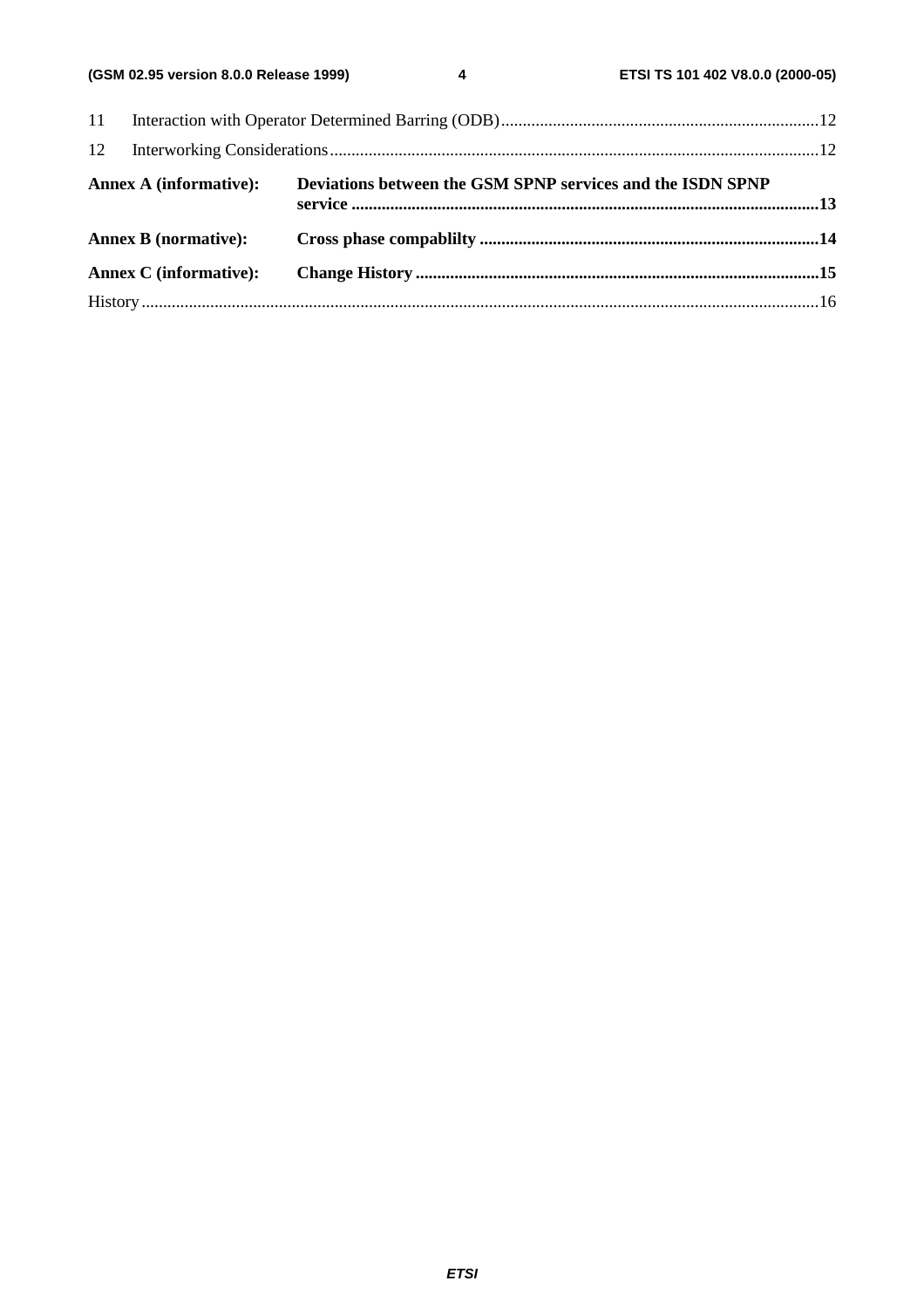## Intellectual Property Rights

IPRs essential or potentially essential to the present document may have been declared to ETSI. The information pertaining to these essential IPRs, if any, is publicly available for **ETSI members and non-members**, and can be found in SR 000 314: *"Intellectual Property Rights (IPRs); Essential, or potentially Essential, IPRs notified to ETSI in respect of ETSI standards"*, which is available from the ETSI Secretariat. Latest updates are available on the ETSI Web server [\(http://www.etsi.org/ipr](http://www.etsi.org/ipr)).

Pursuant to the ETSI IPR Policy, no investigation, including IPR searches, has been carried out by ETSI. No guarantee can be given as to the existence of other IPRs not referenced in SR 000 314 (or the updates on the ETSI Web server) which are, or may be, or may become, essential to the present document.

## Foreword

This Technical Specification (TS) has been produced by the Special Mobile Group (SMG).

The present document specifies the stage 1 description of Support of Private Numbering Plan (SPNP), which enables a subscriber to use a Private Numbering Plan (PNP) for communication across one or more networks with mobile and fixed users within the digital cellular telecommunications system.

The contents of the present document may be subject to continuing work within SMG and may change following formal SMG approval. Should SMG modify the contents of the present document it will then be re-submitted for formal approval procedures by ETSI with an identifying change of release date and an increase in version number as follows:

Version 8.x.y

where:

- 8 GSM Phase 2+ Release 1999.
- x the second digit is incremented for changes of substance, i.e. technical enhancements, corrections, updates, etc.;
- y the third digit is incremented when editorial only changes have been incorporated in the specification.

The specification from which the present document has been derived was originally based on CEPT documentation, hence the presentation of the present document may not be entirely in accordance with the ETSI rules.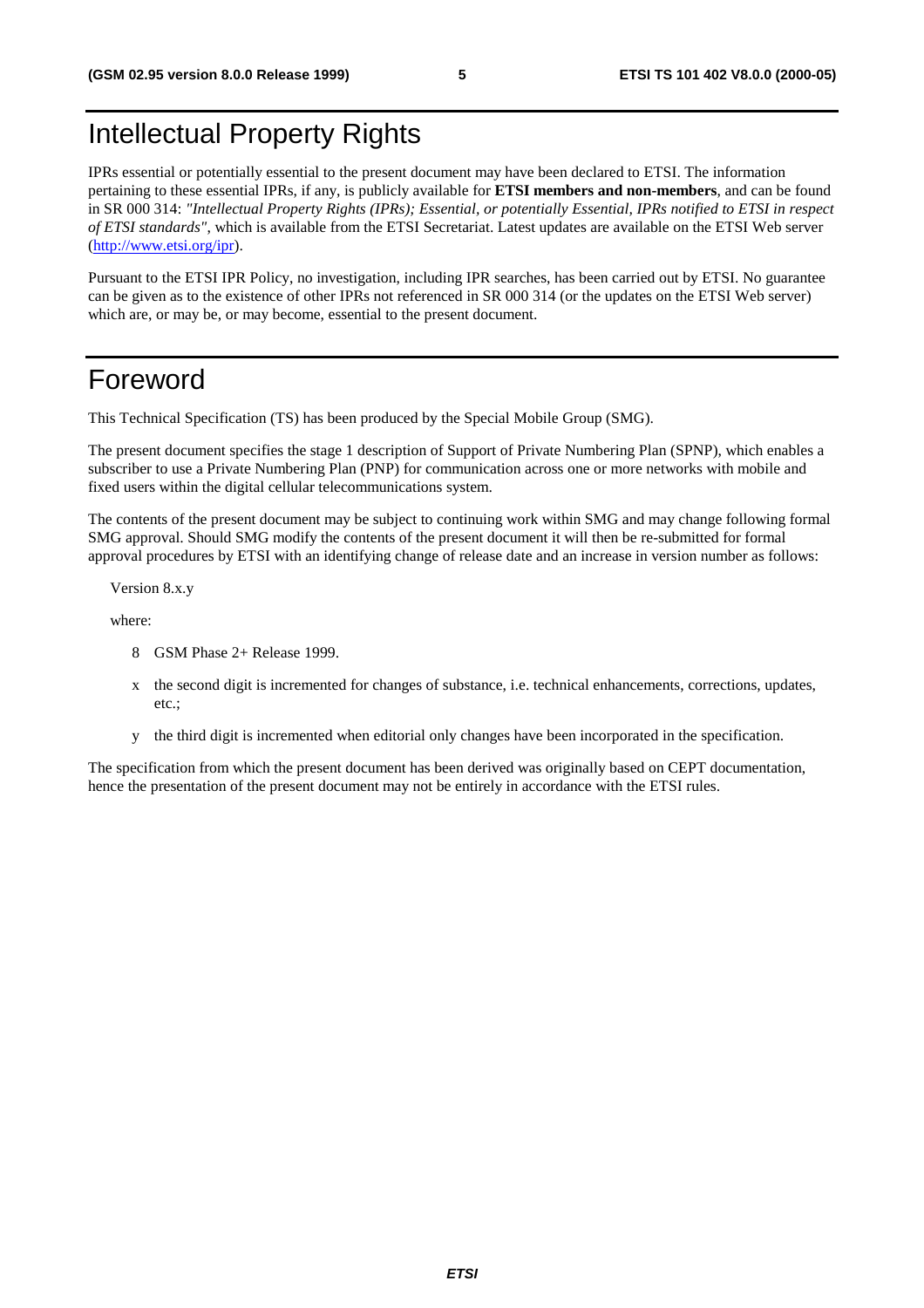## 1 Scope

The present document specifies the stage 1 description of Support of Private Numbering Plan (SPNP), which enables a subscriber to use a Private Numbering Plan (PNP) for communication across one or more networks with mobile and fixed users. The subscriber may belong to one or more (up to 9 maximum) Private Numbering Plans. The subscriber may also, subject to subscription, have access to the Public Numbering Plan. The structure and content of each PNP are defined by a PNP Manager, although these are out of the scope of the present document.

The service is described from the service subscriber's and user's points of view; in particular:

- the procedures for normal operation with successful outcome;
- the action to be taken in exceptional circumstances;
- the interaction with other GSM supplementary services.

The present document does not deal with the Man-Machine Interface (MMI) requirements, but makes reference to the appropriate Global System for Mobile communications (GSM) specifications.

The charging principles applied to Support of Private Numbering Plan (SPNP) are outside of the scope of the present document.

Any interactions with other services and/or networks not dealt with in subclause 4.1 and clauses11 to 13 are outside the scope of the present document.

## 2 References

The following documents contain provisions which, through reference in this text, constitute provisions of the present document.

- References are either specific (identified by date of publication, edition number, version number, etc.) or non-specific.
- For a specific reference, subsequent revisions do not apply.
- For a non-specific reference, the latest version applies.
- A non-specific reference to an ETS shall also be taken to refer to later versions published as an EN with the same number.
- For this Release 1999 document, references to GSM documents are for Release 1999 versions (version 8.x.y).
- [1] GSM 01.04: "Digital cellular telecommunication system (Phase 2+); Abbreviations and acronyms".
- [2] GSM 02.04: "Digital cellular telecommunication system (Phase 2+); Teleservices supported by a GSM Public Land Mobile Network (PLMN)".
- [3] GSM 02.30: "Digital cellular telecommunication system (Phase 2+); Man-Machine Interface (MMI) of the Mobile Station (MS)".
- [4] ETSI ETS 300 189: "Private Telecommunication Networks (PTN); Addressing".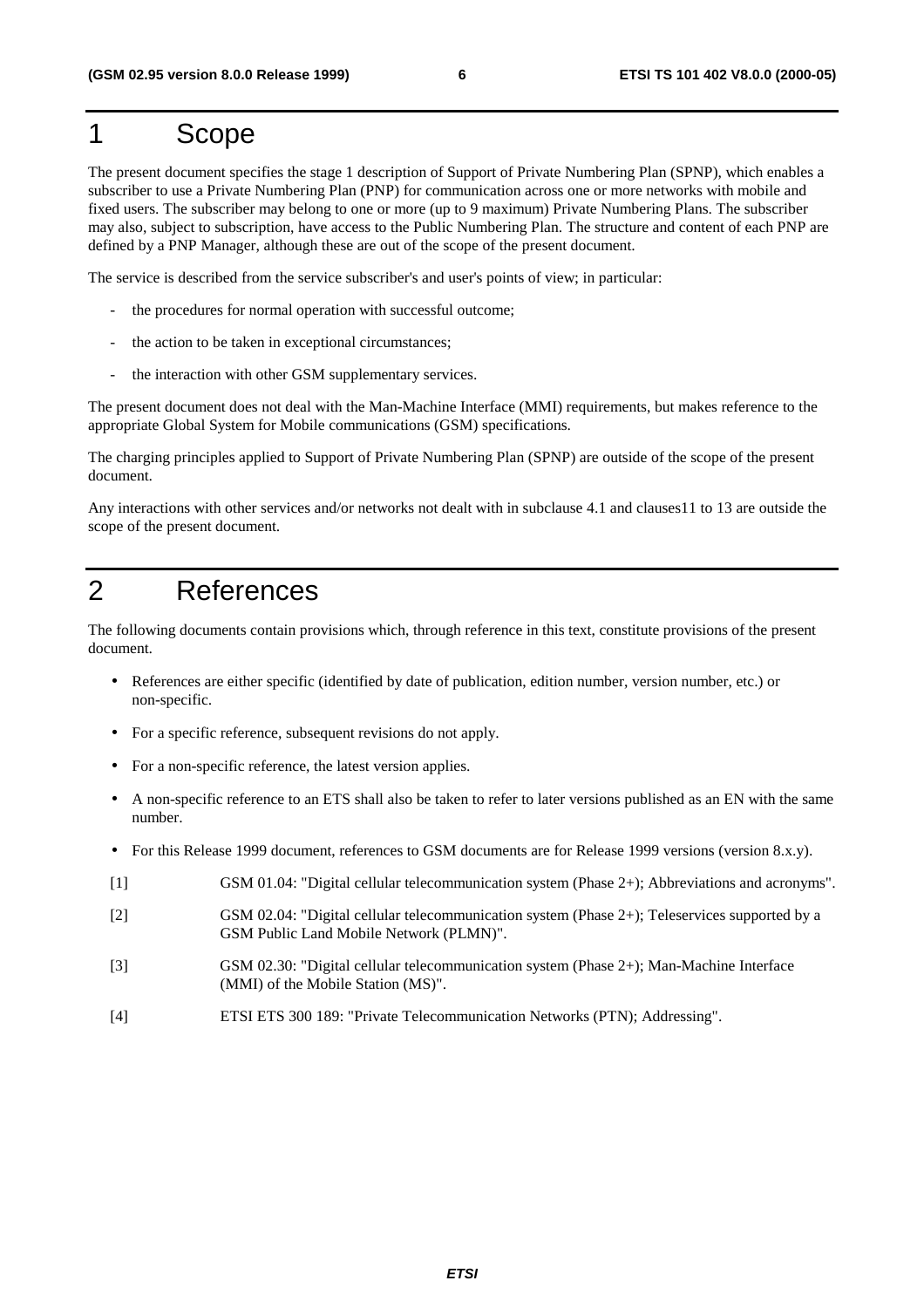## 3 Definitions and abbreviations

### 3.1 Definitions

For the purposes of the present document, the following terms and definitions apply:

#### **Private Numbering Plan:** see ETS 300 189 [4].

**PNP number:** number conforming to a private numbering plan. The PNP-number shall consist of at least 3 digits excluding "112". The destination reached by dialling a PNP number may or may not be a PNP member.

- NOTE 1: On a national basis some numbers may have special significance in the public numbering plan, e.g national emergency numbers. Care should be taken when allocating these numbers in a private numbering plan.
- NOTE 2: It is also permitted for (part of) the public numbering plan to be contained within the Private Numbering Plan.

**PNP call:** for outgoing calls a PNP call is a call where the selected numbering plan is not the public numbering plan.

**PNP member:** PNP member is provisioned with the PNP i.e. can use it for outgoing calls.

**PNP Manager:** entity responsible for a specific PNP, for setting the relationship between PNP numbers and public numbering plan numbers, and also supplementary (and other) service levels on behalf of the subscribers of this PNP. No mechanism is specified for these settings to be changed over the air interface.

**Numbering Plan:** private or the public numbering plan.

**Numbering Plan Identification (NPId):** information which is used by the subscriber to distinguish between the different numbering plans. The NPId is an integer between 0 and 9, where 0 corresponds to the public numbering plan.

**Registered Numbering Plan:** registered numbering plan is that registered by/for the subscriber.

**Selected Numbering Plan:** this is the registered numbering plan unless an alternative numbering plan is selected by the subscriber on a per call basis.

### 3.2 Abbreviations

For the purposes of the present document, the following abbreviations apply:

| NPId        | Numbering Plan Identification     |
|-------------|-----------------------------------|
| <b>PNP</b>  | Private Numbering Plan            |
| <b>SPNP</b> | Support of Private Numbering Plan |

Further GSM related abbreviations are given in GSM 01.04 [1].

## 4 Description

The Support of Private Numbering Plan (SPNP) supplementary service enables a subscriber to use a private numbering plan (PNP) for communication across one or more networks with mobile and fixed users. A PNP gives the capability to place calls by using digit sequences which may have different structures and meanings than provided by the public numbering plan.

The SPNP supplementary service provides a subscriber with the capability to setup calls according to the PNP or, subject to subscription, according to the public numbering plan. A subscriber may belong to more than one PNP, up to a maximum of 9, although only one numbering plan may be registered at a time.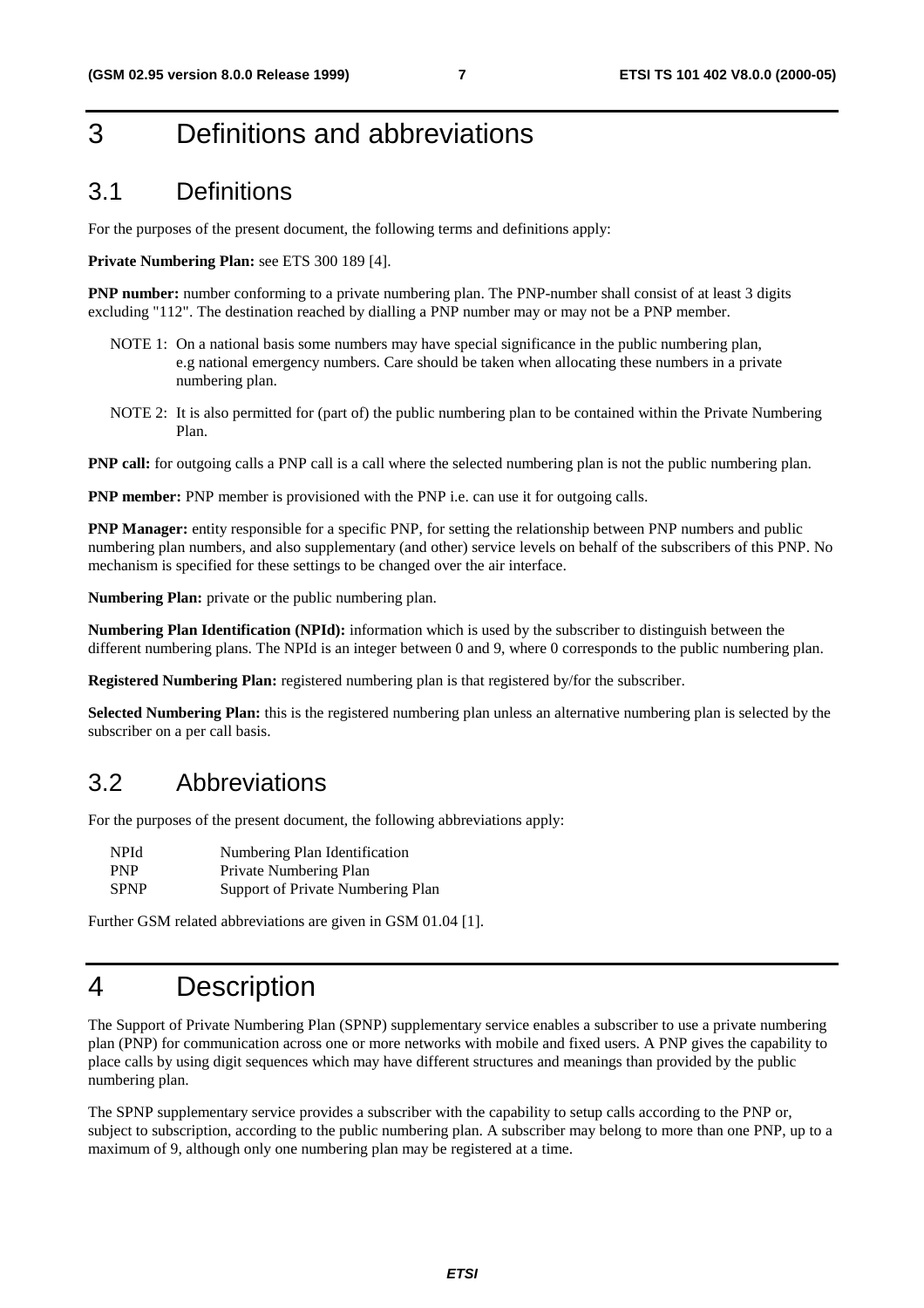Procedures are defined for registration, erasure and selection of a specific numbering plan. When a subscriber has a specific numbering plan registered, all outgoing calls are set up according to this numbering plan unless another numbering plan is selected by the subscriber on a per call basis. All incoming calls, which belong to any of the provisioned PNPs are, treated as PNP calls. Incoming calls which do not belong to any of the provisioned PNPs are treated as normal incoming calls.

A PNP member shall have an MSISDN number. This permits non members of the PNP to call PNP members with normal calling procedures.

Dialling procedures for PNP calls shall be the same in VPLMN which support SPNP as in the HPLMN.

For applicability to telecommunication services, see GSM 02.04.

## 5 Normal procedures

NOTE: The provision of using a PNP Managers database is an agreement/arrangement between the PNP Manager, service provider and the subscriber, and is out of the scope of the present document. The present document only describes how a subscriber may access this databases from her MS.

### 5.1 Provision

The supplementary service shall be provisioned collectively for all Basic Services subscribed to and and to which is it applicable, and not for any subset of these Basic Services.

There are two different levels of provision.

#### 5.1.1 Provision of the SPNP supplementary service

The SPNP supplementary service shall be provided after prior arrangement with the service provider. At provision the following subscription option should be selected by the served mobile subscriber:

| Subscription option:                                             | Value   |
|------------------------------------------------------------------|---------|
| access (registration and selection) to the public numbering plan | Yes     |
|                                                                  | $-$ No. |

If the SPNP supplementary service is provisioned for the subscriber at the first time, she shall also be provisioned with at least one private numbering plan.

#### 5.1.2 Provision of individual PNP

The addition of PNPs (up to the maximum of 9 total) is provided by prior arrangement with the service provider.

The subscriber may select any provisioned PNP on a per call basis or register to it.

### 5.2 Withdrawal

Withdrawal of the SPNP supplementary service or individual PNPs is done by the service provider at the subscriber's and/or PNP Manager's request or for administrative reasons.

If the SPNP supplementary service is withdrawn the subscriber shall be revert to normal operation with access to the public numbering plan only.

If the last PNP is withdrawn, the SPNP service is also withdrawn and the subscriber shall be revert to normal operation with access to the public numbering plan only. The registered PNP shall not be withdrawn.

NOTE: In order to withdraw the registered numbering plan, the service provider shall first register the subscriber onto another numbering plan.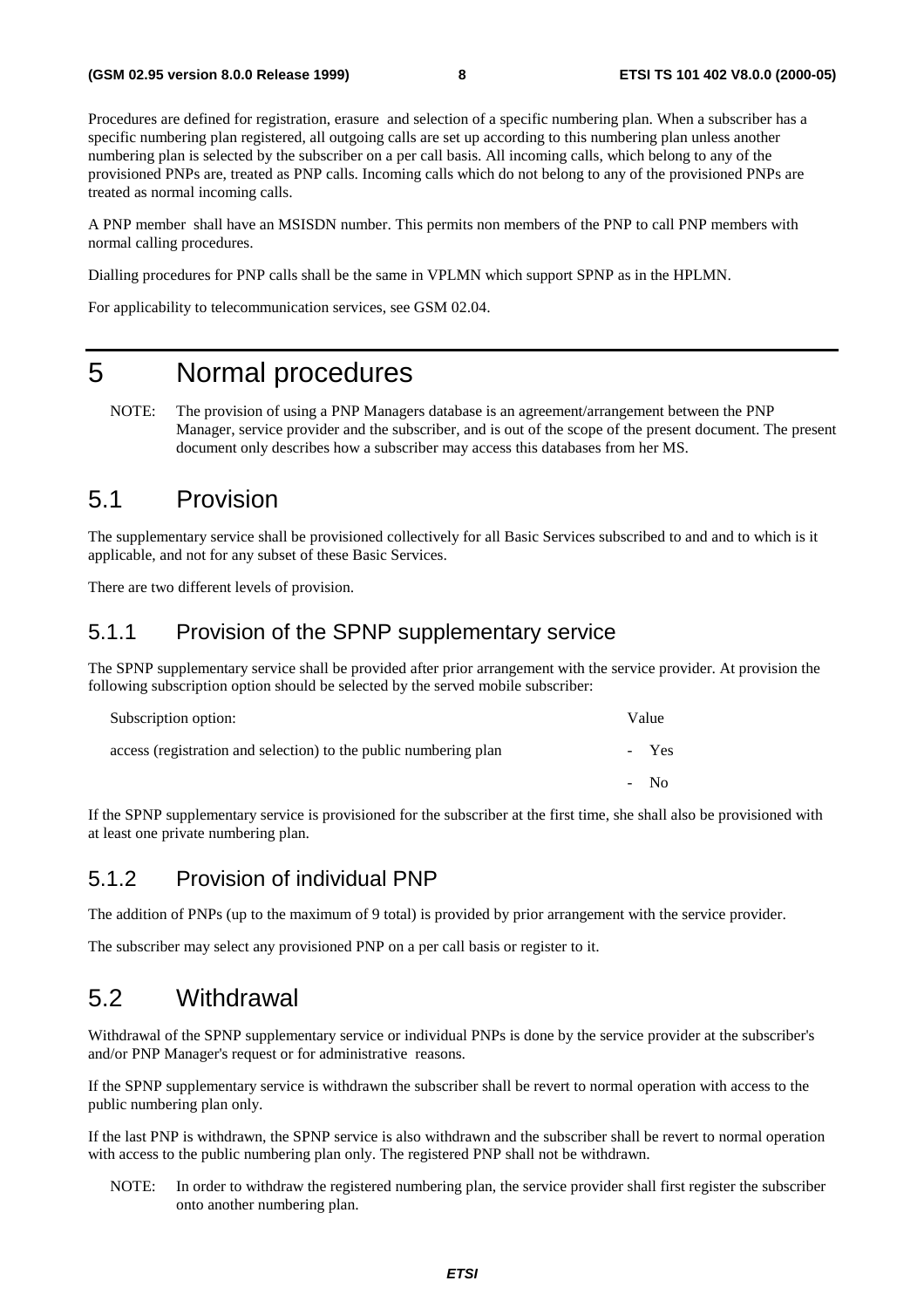## 5.3 Registration

Registration is the procedure by which a particular numbering plan is selected to be the registered numbering plan. Registration to a numbering plan can take place either by the service provider or with an appropriate control procedure by the subscriber (e.g. defined in 02.30 [3. At all times, one and only one numbering plan shall be registered. Registration to a numbering plan applies to all basic services.

## 5.4 Erasure

A previous registration can be erased in the following different ways:

- the subscriber can register to another numbering plan which causes the previous registration to be overridden;
- a registration is erased as a result of withdrawal of the service.

## 5.5 Activation

The SPNP supplementary service is activated by the service provider as a result of provision. A specific numbering plan is activated as result of registration. The subscriber can select a different numbering plan from the registered numbering plan on a per call basis.

## 5.6 Deactivation

The SPNP supplementary service is deactivated by the service provider as a result of withdrawal. A specific numbering plan is deactivated as a result of erasure.

## 5.7 Invocation

For mobile originating calls, the service is automatically invoked at call set up if the selected numbering plan is not the public numbering plan.

### 5.8 Interrogation

The subscriber shall be able to interrogate which numbering plan is the registered numbering plan and all other available numbering plan identification (e.g. as defined in 02.30 [2]).

## 5.9 Charging requirements

Subscription to and use of the SPNP supplementary service may be chargeable. The network shall be capable of indicating, for charging purposes, a call as being a PNP call, and within which PNP the call is being made.

## 6 Normal operation with successful outcome

## 6.1 Outgoing calls

For PNP calls, the serving network shall obtain a public number corresponding to the used PNP number of the registered or selected private numbering plan. If the VPLMN has no knowledge of how to obtain the public number, the VPLMN shall interrogate the HPLMN for translation into the desired public number, and the call shall be established according to the result of the interrogation.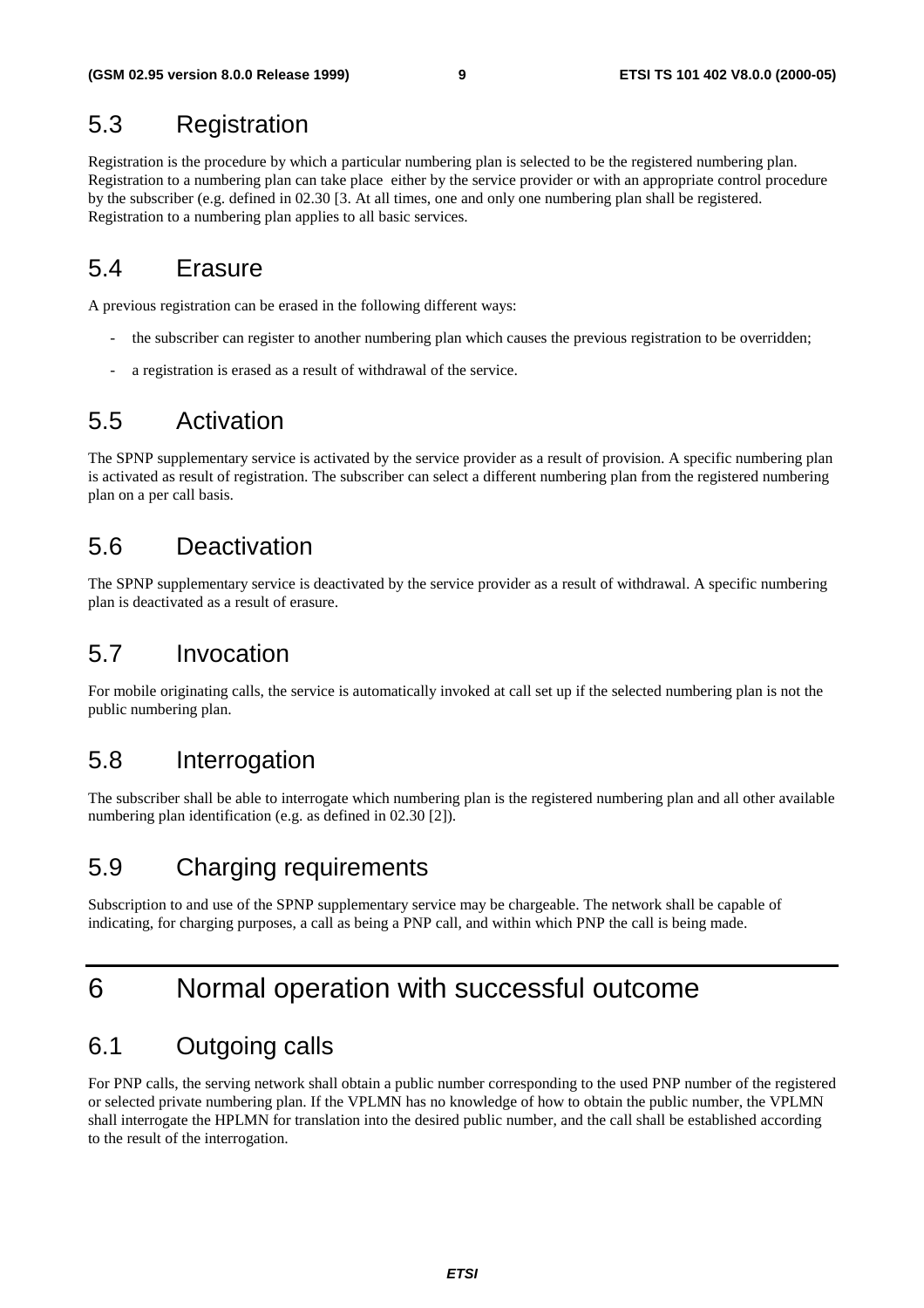- NOTE 1: The conversion between the (PNP) dialled digits and the resulting public number is the responsibility of the PNP Manager and is outside the scope of the present document. In effect, the HPLMN requests the dialled digits from the PNP Manager's data base. The interface between the HPLMN and the PNP Manager is also outside of the scope the present document.
- NOTE 2: The dialled PNP number may include a PNP internal escape code defined by the PNP Manager. This kind of escape code is transparent for the GSM-network and therefore outside the scope of the present document.

#### 6.1.1 Calls within the registered numbering plan

The subscriber shall enter only the called party number according to the registered numbering plan to set-up a call according to the registered numbering plan.

#### 6.1.2 Calls within a numbering plan which is not the registered numbering plan

The subscriber has to enter a selection code which contains the NPId of the selected numbering plan and the called party number according to the selected numbering plan.

### 6.2 Incoming calls

If a PNP member receives an incoming call, the calling party number shall be presented as in subclause 10.1.

## 7 Exceptional procedures

## 7.1 Registration and selection

If the subscriber tries to register or select the public numbering plan, but is not provisioned with this subscription option, the request shall be denied and the subscriber shall be informed (the old registered PNP is still registered).

If the subscriber tries to register or select a private numbering plan she is not provisioned with, the request shall be denied and the subscriber shall be informed (the old registered numbering plan is still registered).

## 7.2 Operation

In the case of outgoing calls, the PNP manager may request the call to be released (e.g. in the case where the PNP number is invalid) and inform the subscriber with the appropriate indication.

## 8 Roaming in non-supporting networks

If a subscriber roams to a non-supporting network, and she has a PNP registered, the HPLMN shall be aware of this situation and may take appropriate action.

## 9 Alternate procedures

None identified.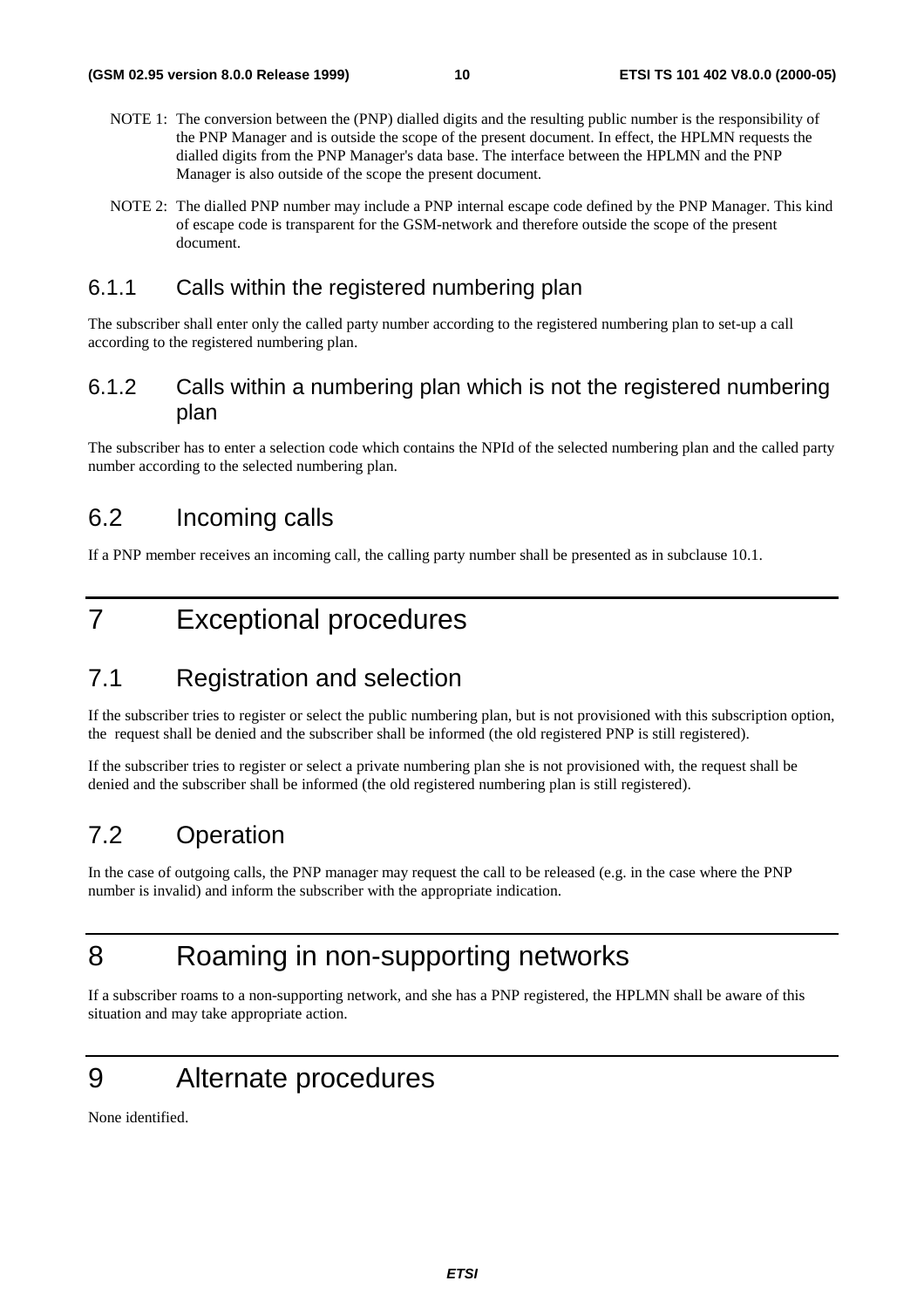## 10 Interaction with other supplementary services

The supplementary services subscribed to by the served subscriber shall apply whether the served subscriber places a PNP call or if the served subscriber places a call by using the public numbering plan. Exceptions to this principles are mentioned within this clause.

## 10.1 Line Identification Services

#### **CLIP:**

- if a translation of the calling party's MSISDN is included in the registered PNP of the called party, the PNP number of the calling party shall be presented to the called party;
- in any other cases the presented calling line identity is the public number of the calling party.

#### **COLP:**

- if a translation of the connected party's MSISDN is included in the registered PNP of the calling party, the PNP number of the connected party shall be presented to the calling party;
- in any other cases the presented connected line identity is the public number of the connected party.

#### **CLIR:**

No impact.

NOTE 1: The CLIR service is also applicable for PNP calls, ie the PNP Manager has no impact on the restriction of the calling line identity of a PNP call.

#### **COLR:**

No impact.

NOTE 2: The COLR service is applicable also for PNP calls, ie the PNP Manager has no impact on the restriction of the connected line identity of a PNP call.

## 10.2 Call Forwarding Services

A SPNP subscriber shall be able to register a forwarded-.to number according to the selected numbering plan.

If the subscriber interrogates the call forwarding supplementary service the forwarded to number shall be presented in the following format to the subscriber:

- NPId and the PNP number corresponding to this numbering plan.

## 10.3 Call Waiting, Call Hold

No impact.

## 10.4 Multi-party

No impact.

NOTE: Multiparties including both public calls and PNP calls are not prevented.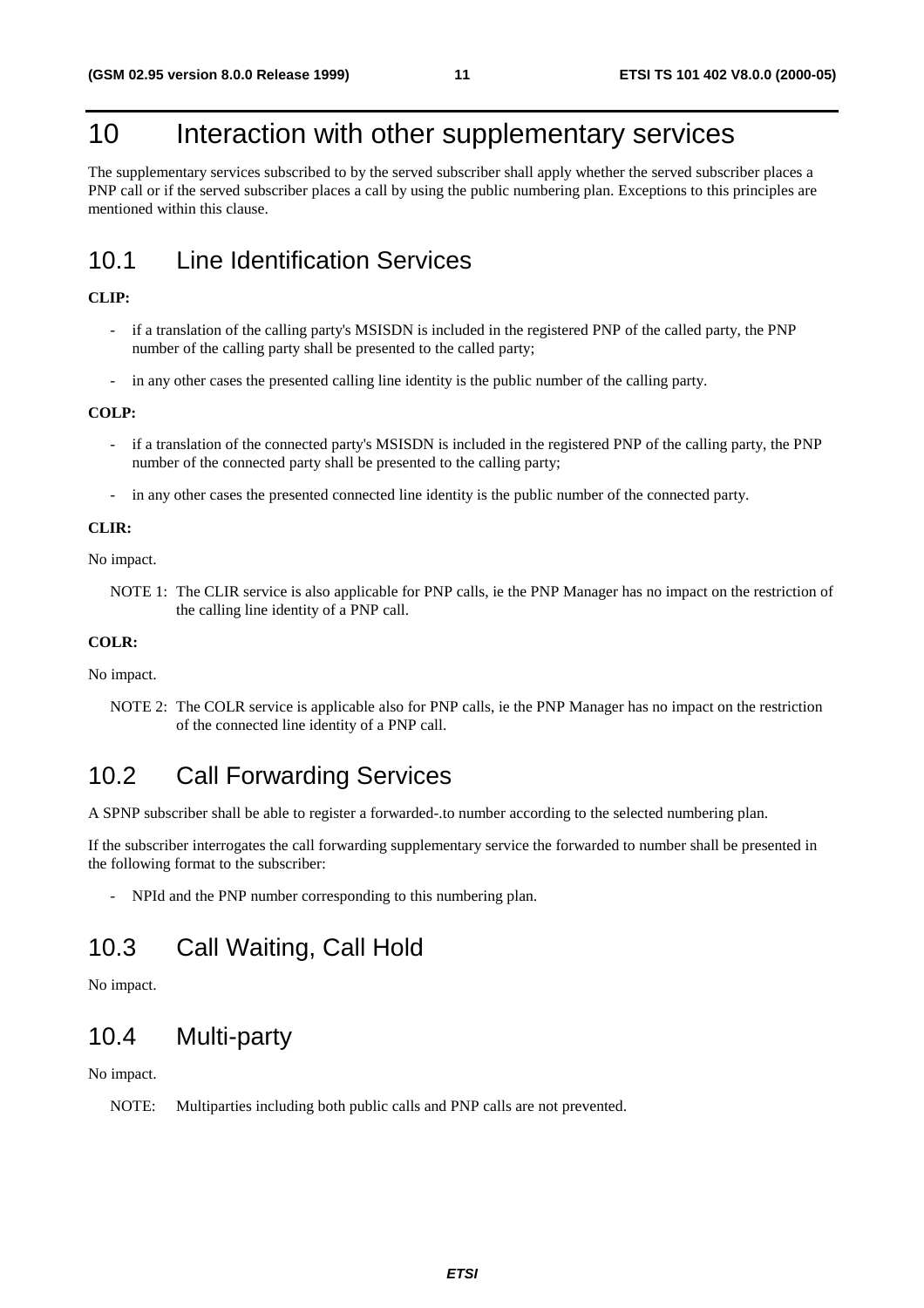## 10.5 Closed User Group

No impact.

NOTE: CUG Restrictions apply for both public and PNP calls.

## 10.6 Advice of Charge

No impact.

NOTE: The Advice of Charge supplementary service may not provide any information about the possible different charge for the use of the SPNP supplementary service.

### 10.7 Call Barring

The PNP manager is responsible to decide if a PNP call is permitted or not. If a call is made in the public numbering plan the normal call barring supplementary service programs will apply.

### 10.8 Explicit Call Transfer

No impact.

### 10.9 Call Completion Services

No impact.

### 10.10 Multiple Subscriber profile

The provision of the SPNP service and of individual PNPs (up to the maximum of 10 for each profile) will apply on a per profile basis.

## 11 Interaction with Operator Determined Barring (ODB)

ODB shall be applied to the MSISDN of the calling or called party as applicable.

## 12 Interworking Considerations

The SPNP supplementary service may be used to reach destinations on any non-GSM networks with which the GSM interworks. When interworking with another network , PNP numbers shall be translated to public numbers.

NOTE: The line identities used in the explicit call transfer notifications shall follow the same rules as defined for the line identification servcies.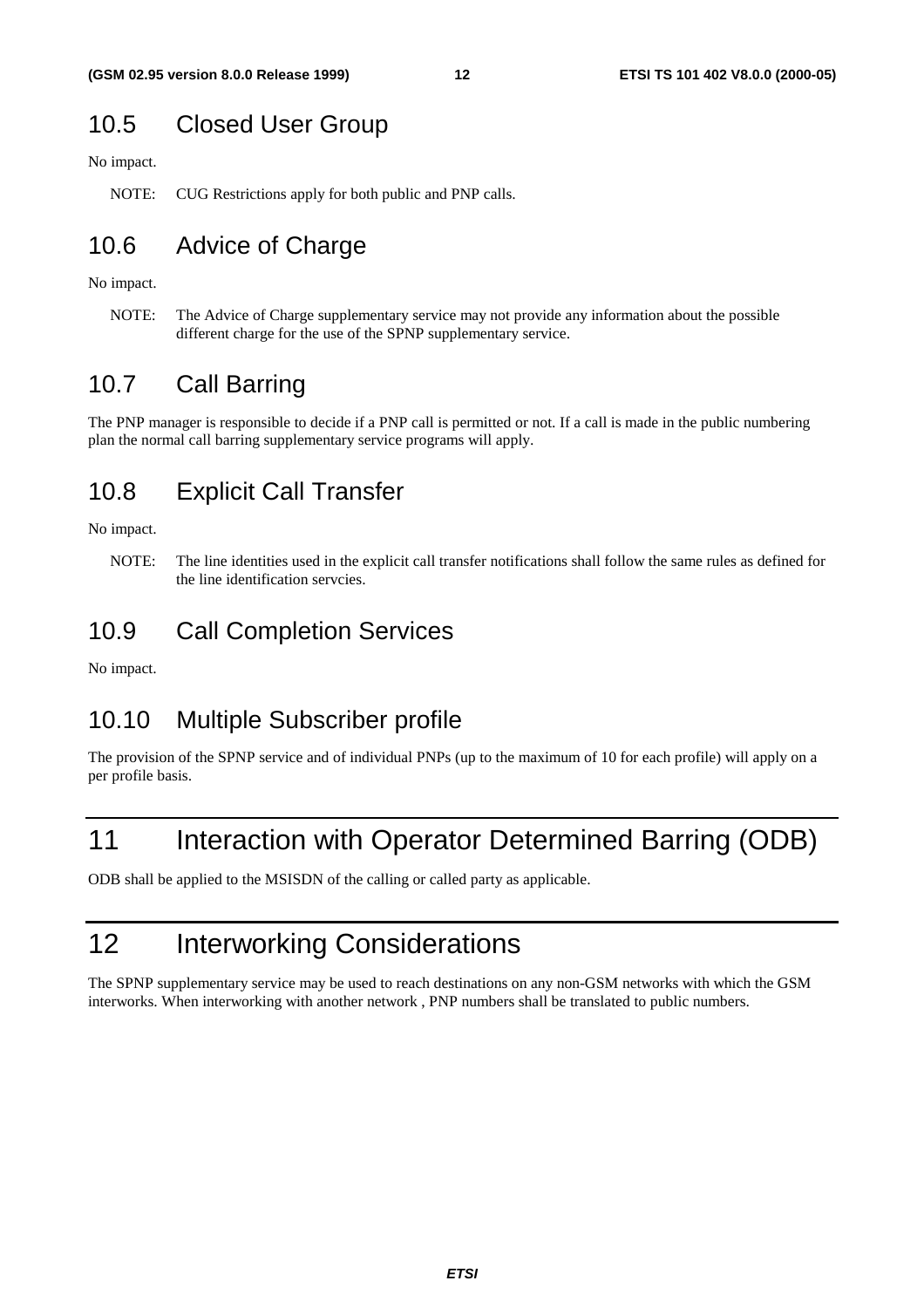## Annex A (informative): Deviations between the GSM SPNP services and the ISDN SPNP service

- 1) In the present document, procedures are defined for registration, erasure and selection of a specific numbering plan (i.e. public or private numbering plans). When a subscriber has a specific numbering plan registered, all outgoing calls are set up according to this numbering plan unless another numbering plan is selected by the subscriber on a per call basis. In the NA1 text the same concept is applicable by defining a "default numbering plan" (it is unclear whether this also can be the public numbering plan). "...if the calling user belongs to more than one PNP group, the PNG (PNP Group identification) must be indicated to the called user".
- 2) The subscription option of access to the public numbering plan (registration and selection) described in this text, not applicable to ISDN.
- 3) "Virtual PNP group members" are not mentioned in the present document but this concept is applicable by defining the PNP number as "....The destination reached by dialling a PNP number may or may not be a PNP member...".
- 4) NA1 text do have different subscription options for the CLIR service. In the present document the «normal» CLIR service is applicable also for PNP calls.
- 5) Due to roaming on GSM, all PNP members shall have an MSISDN number.
- 6) In the present document, PNP numbers are not allocated to the subscriber by provision of the SPNP service. The provision of using a PNP Managers database is an agreement/arrangement between the PNP Manager and the subscriber.
- 7) The following option in the NA1 text is not applicable in GSM: "...the user can retrieve a PNP number from an ISDN number belonging to a PNP group and vice versa".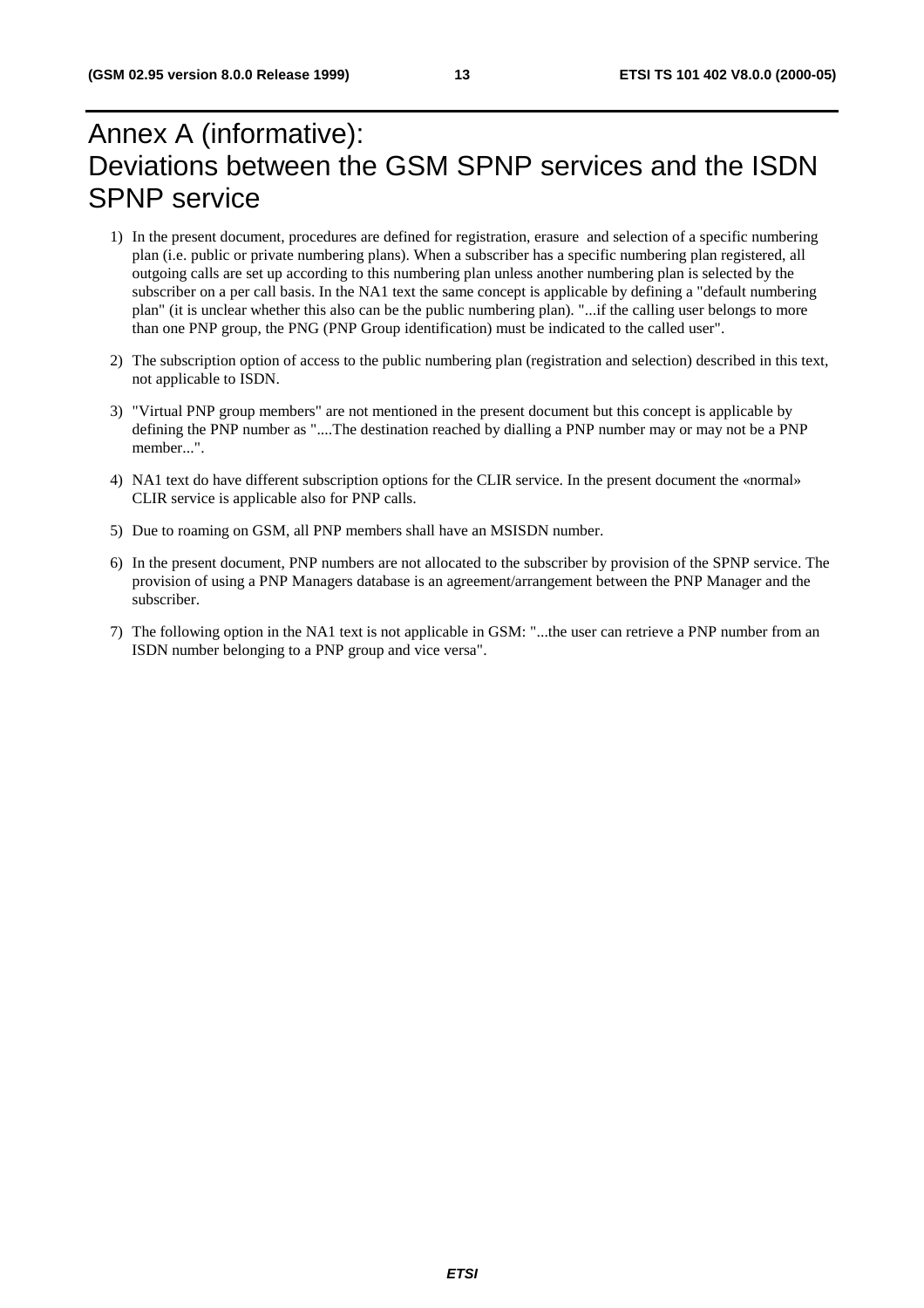## Annex B (normative): Cross phase compablilty

It shall be possible to use the SPNP supplementary service also on mobiles not specifically supporting the SPNP supplementary service.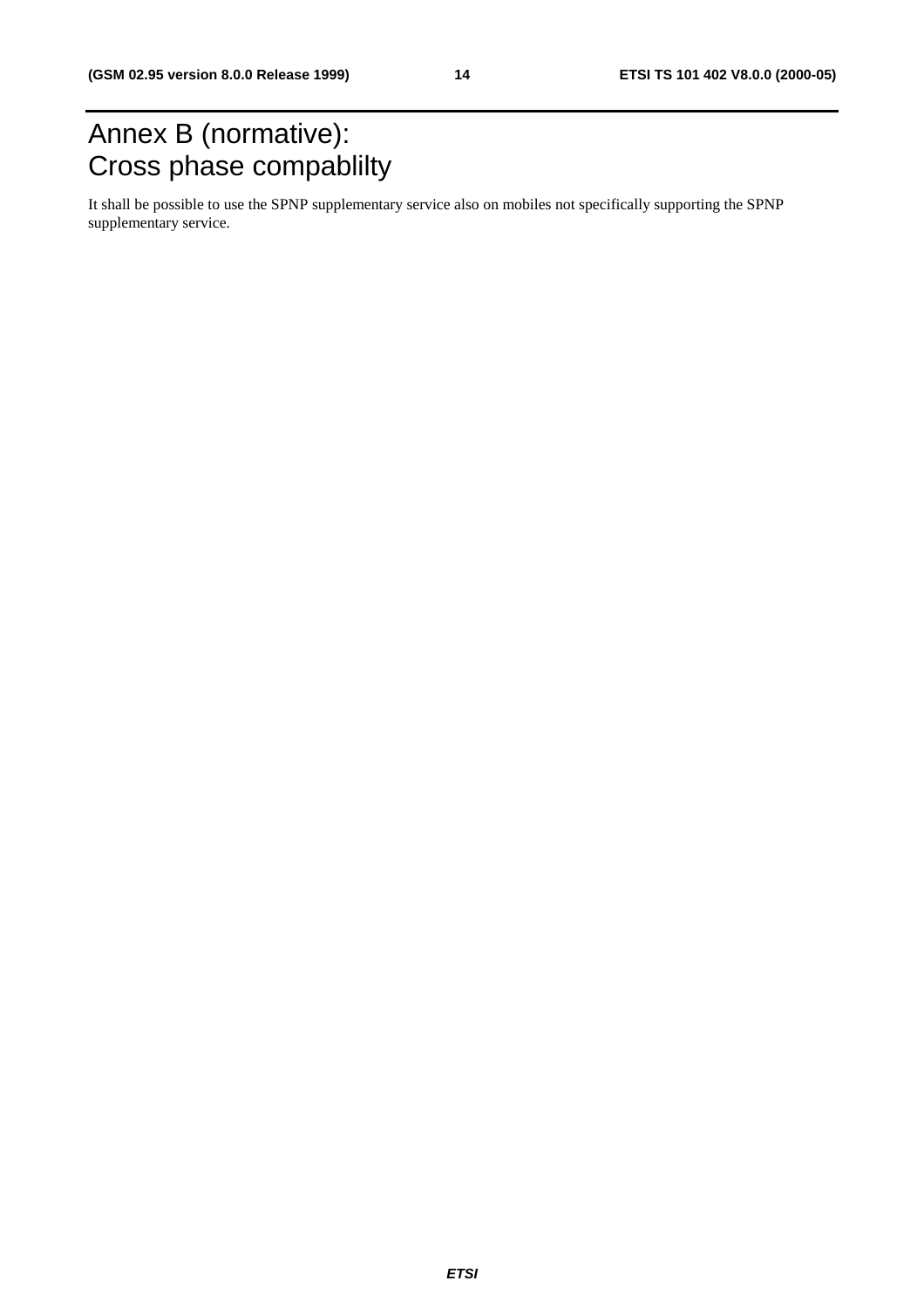## Annex C (informative): Change History

| <b>Document history</b> |                       |            |                 |                  |                                                  |
|-------------------------|-----------------------|------------|-----------------|------------------|--------------------------------------------------|
| Date                    | <b>Version</b>        | <b>New</b> | <b>Section</b>  | SMG <sub>1</sub> | <b>Subject</b>                                   |
|                         |                       | version    | <b>Affected</b> | <b>Doc</b>       |                                                  |
| 04/07/95                | 1.0.0                 | None       | None            |                  | Presented to SMG#15                              |
| 10/07/95                | 1.0.0                 | 1.1.0      | Various         |                  | Created from y0.3.1 and y1.0.0 and comments from |
|                         |                       |            |                 |                  | the rapporteur                                   |
| 7/6/95                  | 1.1.0                 | 1.2.0      | Various         |                  | Outcome of the SMG1 meeting 3/95                 |
| 17/10/95                | 1.2.0                 | 1.3.0      | Various         |                  | Outcome of the WP B meeting 3/95                 |
| 9/11/95                 | 1.3.0                 | 1.4.0      | Various         |                  | outcome of SMG 1 Plenary meeting 4/95            |
| 9/11/95                 | 1.4.0                 | 2.0.0      | Various         |                  | outcome of SMG 1 Plenary Meeting 4/95            |
| 2/02/96                 | 2.0.0                 | 5.0.0      |                 |                  | approved at SMG#17                               |
|                         | <b>Change history</b> |            |                 |                  |                                                  |
| Date/                   | TDoc. No.             | CR.        | <b>Section</b>  | <b>New</b>       | <b>Subject</b>                                   |
| SMG No.                 |                       | No.        | <b>Affected</b> | version          |                                                  |
| 10/10/95                | 576/95                | 001        | Annex A         | 4.0.1            | CR approved at SMG#16                            |
| 20/10/95                |                       |            | None            | 5.0.0            | New policy at SMG#16                             |
| <b>SMG#18</b>           | 224/96                | A001       | Various         | 5.1.0            | Enhancements to SPNP stage 1                     |
| <b>SMG#19</b>           | 512/96                | A002       | 3.2, 6, 7       | 5.2.0            | Clarifications on SPNP stage 1                   |
| <b>SMG#27&gt;</b>       |                       |            |                 | 6.0.0            | V6.0.0 created for R97                           |
| SMG#29>                 |                       |            |                 | 7.0.0            | V7.0.0 created for R98                           |
| <b>SA#7</b>             |                       |            |                 | 8.0.0            | V8.0.0 created for R99                           |